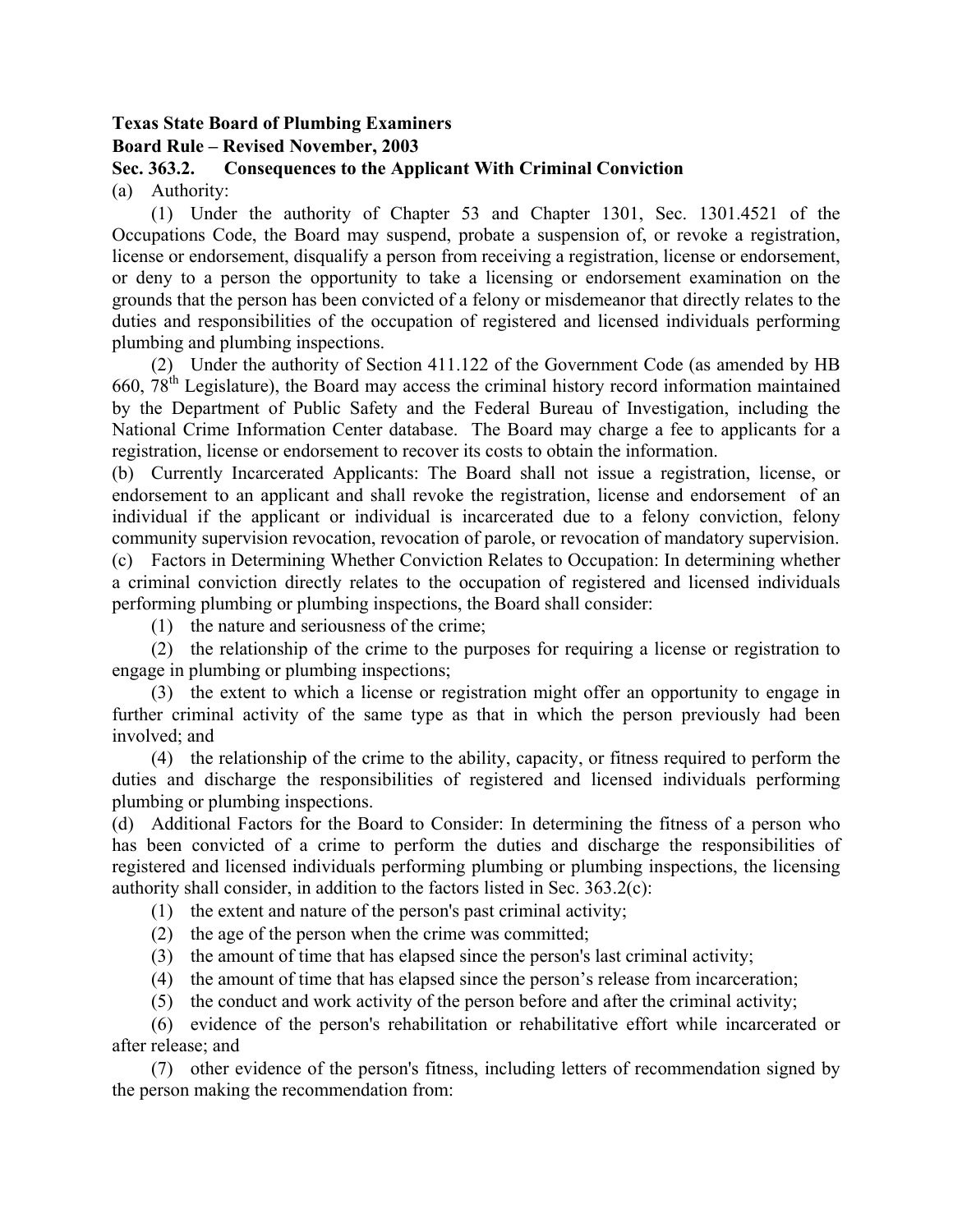(A) prosecutors and law enforcement and correctional officers who prosecuted, arrested, or had custodial responsibility for the person;

(B) the sheriff or chief of police in the community where the person resides;

 (C) current and previous employers stating that the employer has specific and complete knowledge of the applicant's criminal history and stating the reasons that the employer is recommending that the applicant be considered fit and not a threat to the public's health, safety and welfare; and

(D) any other person in contact with the convicted person.

(e) Responsibilities of the Applicant:

 (1) The applicant has the responsibility to obtain and provide to the Board, the recommendations of the prosecution, law enforcement, correctional authorities, employers and others as specified by Section 363.2(d)(7).

 (2) The applicant shall furnish proof in the form required by the Board that the applicant has:

 (A) maintained a record of steady employment by submitting employment records and verification from employers;

 (B) supported the applicant's dependents, if any, including records of court mandated child support payments, if applicable;

(C) maintained a record of good conduct;

 (D) paid all outstanding court costs, supervision fees, fines, and restitution ordered in any criminal case in which the applicant has been convicted; and

 (E) successfully completed all court ordered or voluntary rehabilitation classes, courses or programs.

 (3) The applicant shall submit to the Board a fully completed Supplemental Criminal History Information Form signed by the applicant.

 (4) If the applicant has a conviction of a sexual nature, the applicant shall obtain and provide to the Board the written results of recently performed standard, nationally recognized testing and evaluations of the applicant, performed by a licensed professional therapist or counselor who is certified as a Registered Sex Offender Treatment Provider in the State of Texas, to determine the level of likelihood for the applicant to commit future crimes of a sexual nature.

 (5) If required by the Board, the applicant shall meet all requirements necessary in order for the Board to access the criminal history record information under Section  $363.2(a)(2)$ , including submitting fingerprint information and paying the required fees.

(f) Proceedings Governed by Administrative Procedure Act: A proceeding before the Board to establish factors required to be considered in determining the fitness of a person who has been convicted of a crime is governed by Chapter 2001, Government Code.

(g) Guidelines to Determine Fitness: The Board shall issue guidelines relating to determining the fitness of a person who has been convicted of a crime to perform the duties and discharge the responsibilities of registered and licensed individuals performing plumbing or plumbing inspections. The guidelines must state the reasons a particular crime is considered to relate to a particular registration, license or endorsement and any other criterion that affects the decisions of the Board.

 (1) The Board shall file the guidelines with the Secretary of State for publication in the Texas Register.